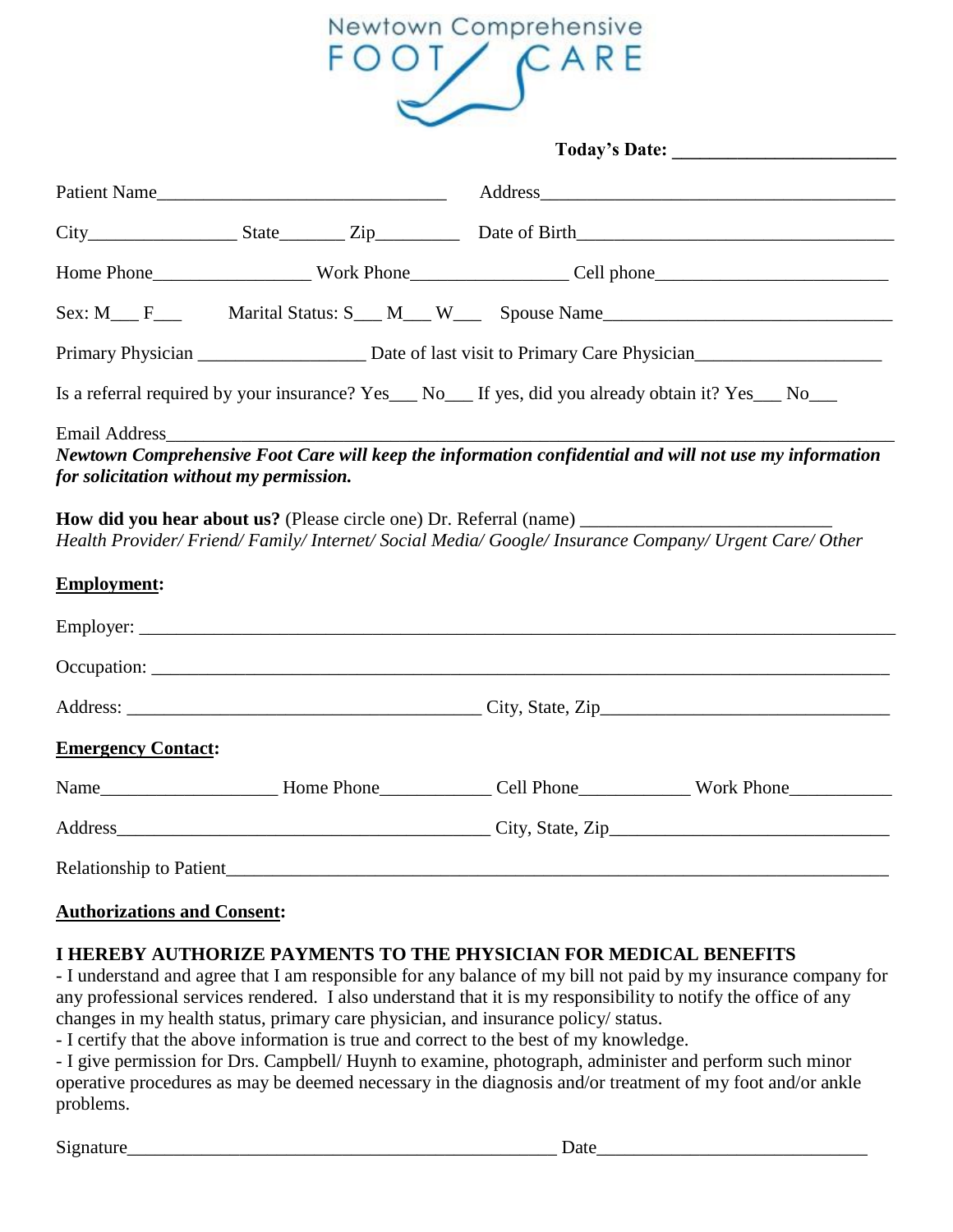# **CURRENT FOOT/ANKLE PROBLEM**

In your own words, what foot/ankle problem brought you to our office today?

| ,我们也不会有什么。""我们的人,我们也不会有什么?""我们的人,我们也不会有什么?""我们的人,我们也不会有什么?""我们的人,我们也不会有什么?""我们的人                                                                           |
|------------------------------------------------------------------------------------------------------------------------------------------------------------|
| Can you think of any incident which could have triggered the problem?<br>,我们也不能在这里的时候,我们也不能在这里的时候,我们也不能会在这里的时候,我们也不能会在这里的时候,我们也不能会在这里的时候,我们也不能会在这里的时候,我们也不 |
| <u> 2000 - 2000 - 2000 - 2000 - 2000 - 2000 - 2000 - 2000 - 2000 - 2000 - 2000 - 2000 - 2000 - 2000 - 2000 - 200</u>                                       |
| Is your foot/ ankle problem the result of an injury? $Yes \_\_\_$ No $\_\_\_\$                                                                             |
| If yes, what is the date of injury? $\frac{\sqrt{2}}{2}$                                                                                                   |
| Where did the injury occur?                                                                                                                                |
| PATIENT INFORMATION                                                                                                                                        |
| Do you smoke currently? _____ Yes ____ No How many packs per day? _____ Number of years smoking _____                                                      |
| Have you smoked previously? ___ Yes ___ No When did you quit? _________                                                                                    |
| Do you drink alcohol or beer? ___ Yes ___ No                                                                                                               |
| Socially _____ Light usage _____ Moderate (1-2 per day) _____ Heavy (more than 2 per day) ____                                                             |
| For women only: Are you pregnant? _____ How many months? ______                                                                                            |
| Please complete the following:                                                                                                                             |
| Height: Weight: Shoe size: Occupation: Neight:                                                                                                             |
| Is there any other information you would like us to be aware of: _____ Yes _____ No                                                                        |
|                                                                                                                                                            |

\_\_\_\_\_\_\_\_\_\_\_\_\_\_\_\_\_\_\_\_\_\_\_\_\_\_\_\_\_\_\_\_\_\_\_\_\_\_\_\_\_\_\_\_\_\_\_\_\_\_\_\_\_\_\_\_\_\_\_\_\_\_\_\_\_\_\_\_\_\_\_\_\_\_\_\_\_\_\_\_\_\_\_\_\_\_\_\_\_\_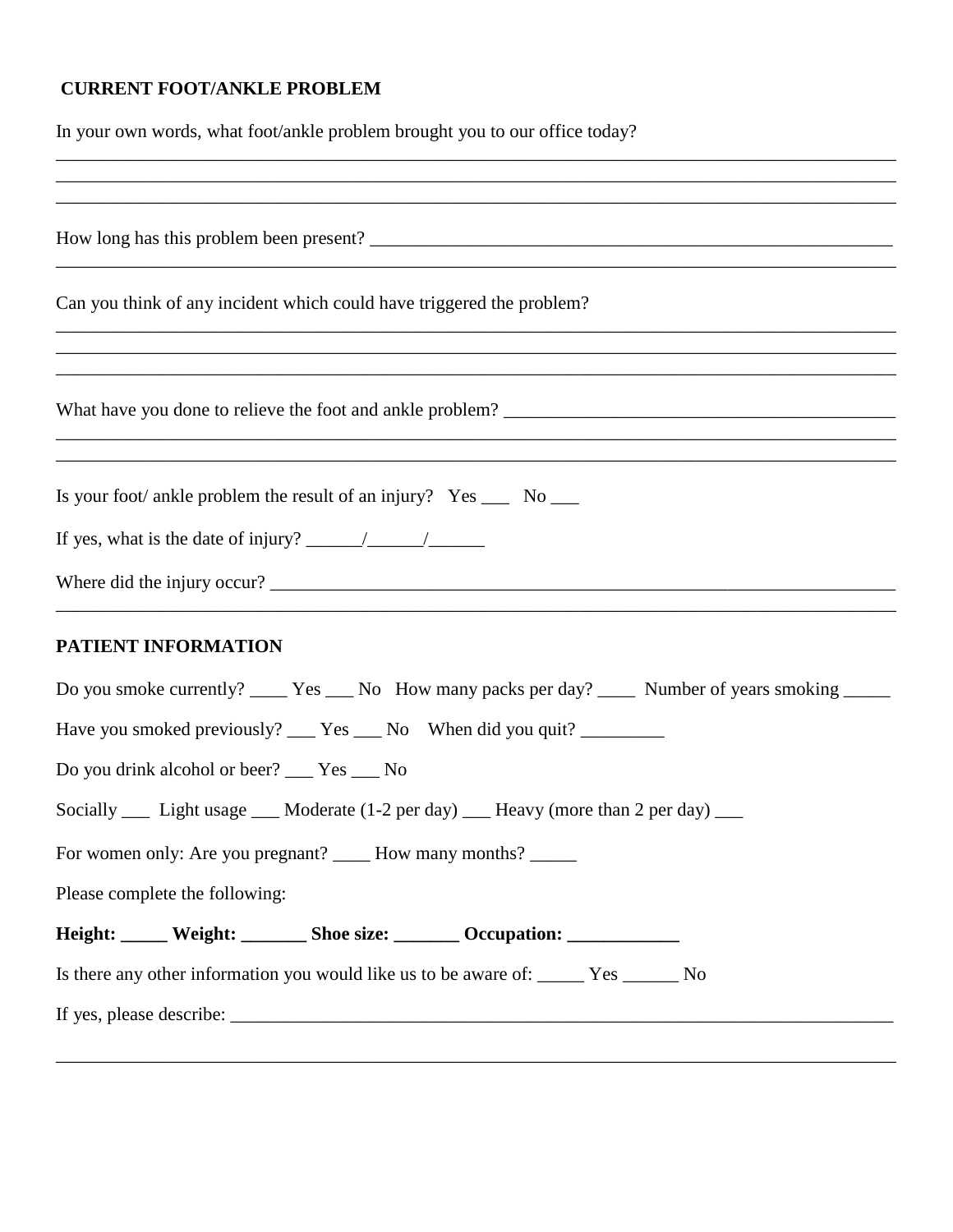## **GENERAL MEDICAL HISTORY**

Please indicate whether you have a personal or family history of any of the following:

| Problem                               | <b>Yes, Personal History</b> | <b>Yes, Family History</b> |
|---------------------------------------|------------------------------|----------------------------|
| <b>AIDS/HIV</b>                       |                              |                            |
| Allergy to anesthetics                |                              |                            |
| Anemia                                |                              |                            |
| Arthritis                             |                              |                            |
| Artificial Joints (hips, knees, etc.) |                              |                            |
| Asthma                                |                              |                            |
| <b>Back problems</b>                  |                              |                            |
| <b>Blood Clots</b>                    |                              |                            |
| Cancer                                |                              |                            |
| Circulation problems                  |                              |                            |
| <b>Delayed Healing</b>                |                              |                            |
| <b>Diabetes</b>                       |                              |                            |
| Gout                                  |                              |                            |
| <b>Heart Condition</b>                |                              |                            |
| <b>Heart Attack</b>                   |                              |                            |
| Heart Valve Implant                   |                              |                            |
| Hepatitis                             |                              |                            |
| High blood pressure                   |                              |                            |
| <b>High Cholesterol</b>               |                              |                            |
| Kidney problems                       |                              |                            |
| Liver disease                         |                              |                            |
| Neurological Disorder                 |                              |                            |
| Pacemaker                             |                              |                            |
| Parkinson's disease                   |                              |                            |
| Psychiatric disorders                 |                              |                            |
| <b>Radiation treatment</b>            |                              |                            |
| Rash, chronic                         |                              |                            |
| Respiratory disease                   |                              |                            |
| Rheumatic fever                       |                              |                            |
| <b>Stroke</b>                         |                              |                            |
| <b>Thyroid Disorder</b>               |                              |                            |
| Tuberculosis                          |                              |                            |
| Ulcers, skin                          |                              |                            |
| Ulcers, stomach                       |                              |                            |
| Varicose veins                        |                              |                            |
| Other: $\_\_$                         |                              |                            |

List the surgeries you have had (both minor and major): \_\_\_\_\_\_\_\_\_\_\_\_\_\_\_\_\_\_\_\_\_\_\_\_\_ \_\_\_\_\_\_\_\_\_\_\_\_\_\_\_\_\_\_\_\_\_\_\_\_\_\_\_\_\_\_\_\_\_\_\_\_\_\_\_\_\_\_\_\_\_\_\_\_\_\_\_\_\_\_\_\_\_\_\_\_\_\_\_\_\_\_\_\_\_\_\_\_\_\_\_\_\_

List any hospitalizations (other than for the surgeries above) you have had within the last 6 months:

\_\_\_\_\_\_\_\_\_\_\_\_\_\_\_\_\_\_\_\_\_\_\_\_\_\_\_\_\_\_\_\_\_\_\_\_\_\_\_\_\_\_\_\_\_\_\_\_\_\_\_\_\_\_\_\_\_\_\_\_\_\_\_\_\_\_\_\_\_\_\_\_\_\_\_\_\_ \_\_\_\_\_\_\_\_\_\_\_\_\_\_\_\_\_\_\_\_\_\_\_\_\_\_\_\_\_\_\_\_\_\_\_\_\_\_\_\_\_\_\_\_\_\_\_\_\_\_\_\_\_\_\_\_\_\_\_\_\_\_\_\_\_\_\_\_\_\_\_\_\_\_\_\_\_

 $\mathcal{L}_\mathcal{L} = \mathcal{L}_\mathcal{L} = \mathcal{L}_\mathcal{L} = \mathcal{L}_\mathcal{L} = \mathcal{L}_\mathcal{L} = \mathcal{L}_\mathcal{L} = \mathcal{L}_\mathcal{L} = \mathcal{L}_\mathcal{L} = \mathcal{L}_\mathcal{L} = \mathcal{L}_\mathcal{L} = \mathcal{L}_\mathcal{L} = \mathcal{L}_\mathcal{L} = \mathcal{L}_\mathcal{L} = \mathcal{L}_\mathcal{L} = \mathcal{L}_\mathcal{L} = \mathcal{L}_\mathcal{L} = \mathcal{L}_\mathcal{L}$ 

\_\_\_\_\_\_\_\_\_\_\_\_\_\_\_\_\_\_\_\_\_\_\_\_\_\_\_\_\_\_\_\_\_\_\_\_\_\_\_\_\_\_\_\_\_\_\_\_\_\_\_\_\_\_\_\_\_\_\_\_\_\_\_\_\_\_\_\_\_\_\_\_\_\_\_\_\_\_\_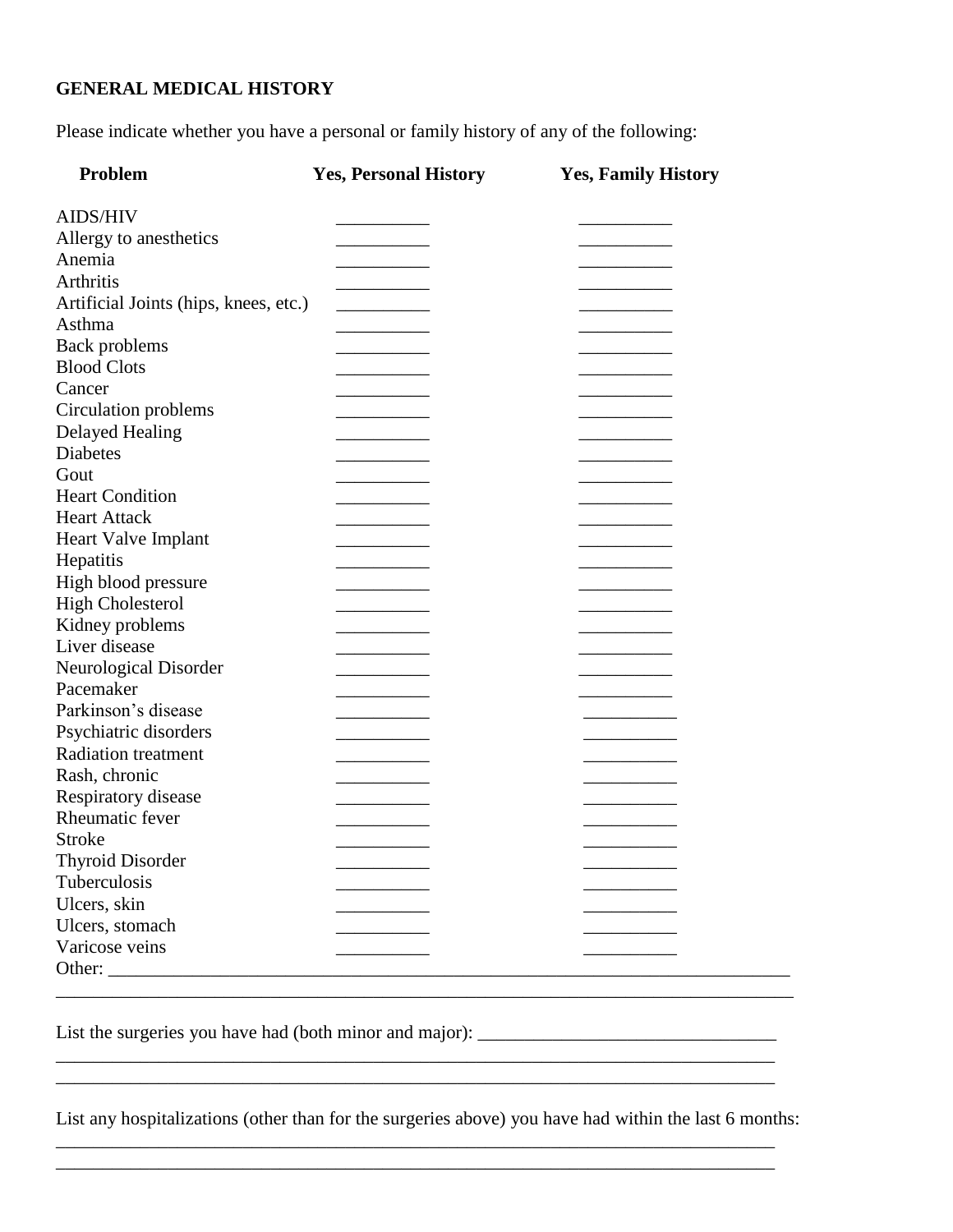Are you now, or have you been, under any other doctor's care for any reason over the past two years?  $Yes$  No \_\_\_\_\_

If yes, please list the names of your doctors (including your primary care physician – PCP):

| PCP:              | City |
|-------------------|------|
| Other Physicians: |      |
|                   |      |

\_\_\_\_\_\_\_\_\_\_\_\_\_\_\_\_\_\_\_\_\_\_\_\_\_\_\_\_\_\_\_\_\_\_\_\_\_\_\_\_\_\_\_\_\_\_\_\_\_\_\_\_\_\_\_\_\_\_\_\_\_\_\_\_\_\_\_\_\_\_\_\_\_\_\_\_\_\_\_\_\_\_\_\_\_\_\_\_\_\_

# **MEDICATIONS**

Please list all prescription and over-the-counter medications you are currently taking (or attach medications list): \_\_\_\_\_\_\_\_\_\_\_\_\_\_\_\_\_\_\_\_\_\_\_\_\_\_\_\_\_\_\_\_\_\_\_\_\_\_\_\_\_\_\_\_\_\_\_\_\_\_\_\_\_\_\_\_\_\_\_\_\_\_\_\_\_\_\_\_\_\_\_\_\_\_\_\_\_\_\_\_\_\_\_\_\_\_\_\_\_\_

\_\_\_\_\_\_\_\_\_\_\_\_\_\_\_\_\_\_\_\_\_\_\_\_\_\_\_\_\_\_\_\_\_\_\_\_\_\_\_\_\_\_\_\_\_\_\_\_\_\_\_\_\_\_\_\_\_\_\_\_\_\_\_\_\_\_\_\_\_\_\_\_\_\_\_\_\_\_\_\_\_\_\_\_\_\_\_\_\_\_ \_\_\_\_\_\_\_\_\_\_\_\_\_\_\_\_\_\_\_\_\_\_\_\_\_\_\_\_\_\_\_\_\_\_\_\_\_\_\_\_\_\_\_\_\_\_\_\_\_\_\_\_\_\_\_\_\_\_\_\_\_\_\_\_\_\_\_\_\_\_\_\_\_\_\_\_\_\_\_\_\_\_\_\_\_\_\_\_\_\_ \_\_\_\_\_\_\_\_\_\_\_\_\_\_\_\_\_\_\_\_\_\_\_\_\_\_\_\_\_\_\_\_\_\_\_\_\_\_\_\_\_\_\_\_\_\_\_\_\_\_\_\_\_\_\_\_\_\_\_\_\_\_\_\_\_\_\_\_\_\_\_\_\_\_\_\_\_\_\_\_\_\_\_\_\_\_\_\_\_\_ \_\_\_\_\_\_\_\_\_\_\_\_\_\_\_\_\_\_\_\_\_\_\_\_\_\_\_\_\_\_\_\_\_\_\_\_\_\_\_\_\_\_\_\_\_\_\_\_\_\_\_\_\_\_\_\_\_\_\_\_\_\_\_\_\_\_\_\_\_\_\_\_\_\_\_\_\_\_\_\_\_\_\_\_\_\_\_\_\_\_ \_\_\_\_\_\_\_\_\_\_\_\_\_\_\_\_\_\_\_\_\_\_\_\_\_\_\_\_\_\_\_\_\_\_\_\_\_\_\_\_\_\_\_\_\_\_\_\_\_\_\_\_\_\_\_\_\_\_\_\_\_\_\_\_\_\_\_\_\_\_\_\_\_\_\_\_\_\_\_\_\_\_\_\_\_\_\_\_\_\_

# **ALLERGIES**

Please check any known allergies you may have.

| <b>Medications:</b>                                                               |  |
|-----------------------------------------------------------------------------------|--|
| Foods: $\qquad \qquad$                                                            |  |
| <b>Adhesive or Topical Skin Sensitivity</b>                                       |  |
|                                                                                   |  |
| What types of reactions have you experienced: ___________________________________ |  |
|                                                                                   |  |

\_\_\_\_\_\_\_\_\_\_\_\_\_\_\_\_\_\_\_\_\_\_\_\_\_\_\_\_\_\_\_\_\_\_\_\_\_\_\_\_\_\_\_\_\_\_\_\_\_\_\_\_\_\_\_\_\_\_\_\_\_\_\_\_\_\_\_\_\_\_\_\_\_\_\_\_\_\_\_\_\_\_\_\_\_\_\_\_\_\_

**We thank you for taking the time to complete this medical history form. This helps us to make the best decisions concerning your medical care.**

**I certify that the above information is true and correct to the best of my knowledge.** 

\_\_\_\_\_\_\_\_\_\_\_\_\_\_\_\_\_\_\_\_\_\_\_\_\_\_\_\_\_\_\_\_\_\_\_\_\_\_\_\_\_\_\_\_\_\_\_\_\_\_\_\_\_\_ \_\_\_\_\_\_\_\_\_\_\_\_\_\_\_\_\_\_\_

Patient or Guardian's Signature Date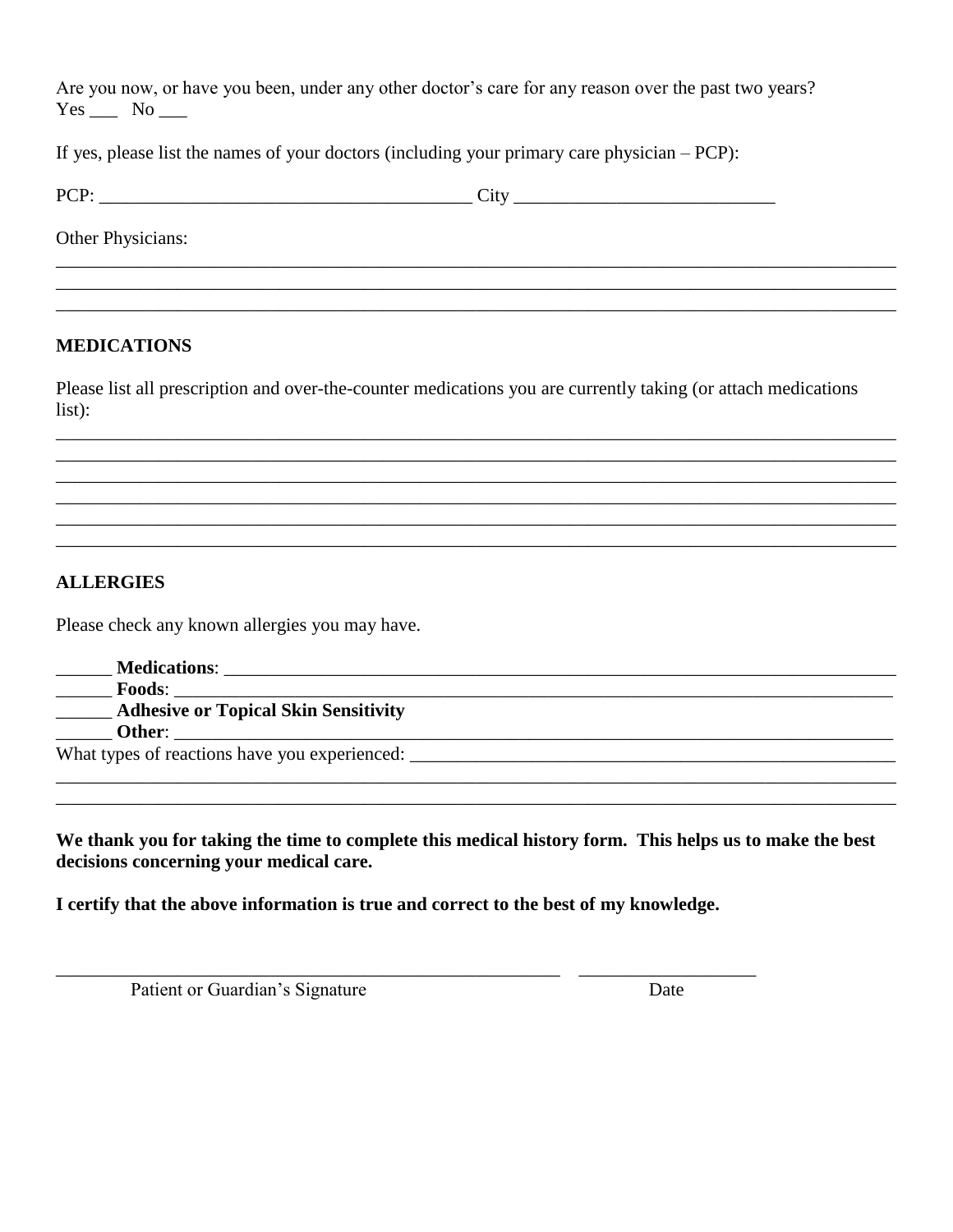# **NEWTOWN COMPREHENSIVE FOOT CARE, LLC 153 South Main Street Newtown, CT 06470 Phone (203) 426-7060**

**Please be advised that your x-ray and/ or orthotics may or may not be a covered expense under your insurance policy. These services are deemed necessary for your care. If these services are denied by your Insurance carrier, the responsibility will then be transferred onto you.** 

**I agree to the above and will accept responsibility for payment in the event this service is not covered by my Insurance Company for any reason.** 

**\_\_\_\_\_\_\_\_\_\_\_\_\_\_\_\_\_\_\_\_\_\_\_\_\_\_\_\_\_\_\_\_\_\_\_\_\_ Patient or Guardian's Name (please print)**

**\_\_\_\_\_\_\_\_\_\_\_\_\_\_\_\_\_\_\_\_\_\_\_\_\_\_\_\_\_\_\_\_\_\_\_\_\_ \_\_\_\_\_\_\_\_\_\_\_\_**

**Patient or Guardian's Signature Date Date**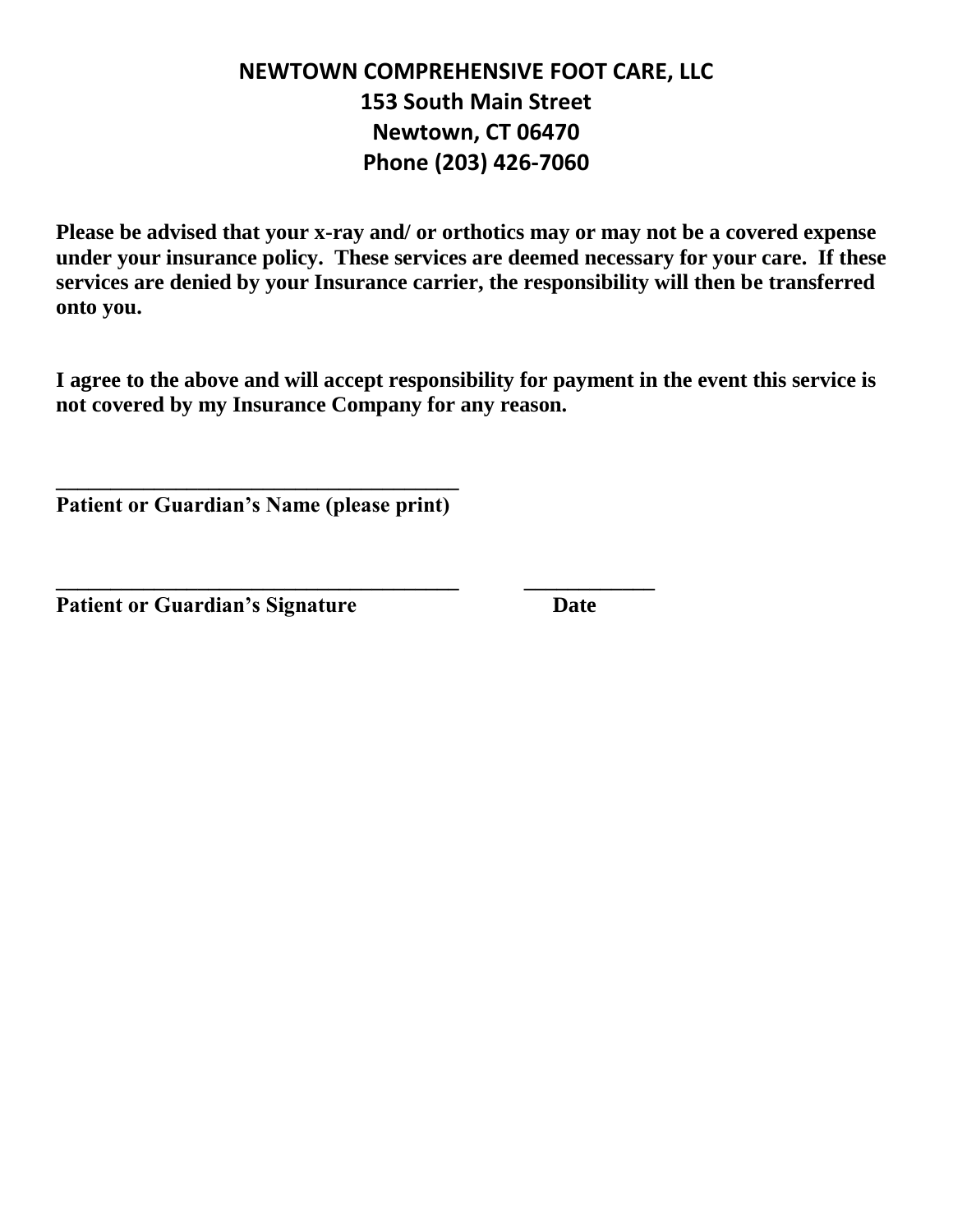

# **PAYMENT POLICY**

Thank you for choosing us as your provider. We are committed to providing you with quality and affordable health care.

1. **Insurance:** We participate in most insurance plans, including Medicare. If you are not insured by a plan we do business with, payment in full is expected at each visit. If you are insured by a plan we do business with but don't have an up-to-date insurance card, payment in full for each visit is required until we can verify your coverage. Knowing your insurance benefits is you responsibility. Please contact your insurance company with any questions you may have regarding your coverage.

2. **Co-payments and deductibles:** All co-payments and deductibles must be paid at the time of service

3. **Non-covered services:** Please be aware that some of the services you receive may be a non-covered service or not considered medically necessary by Medicare or other insurers, however all procedures provided by your medical provider are given based on your medical condition(s) and are determined to be important to you diagnosis and treatment. If a procedure is not covered by your insurance plan, this cost will be your responsibility and or office will provide you a fair payment schedule. **Our providers welcome a discussion on the importance of any procedure we provide and offer to you.**

4. **Proof of insurance:** All patients must complete our patient information form before seeing the doctor. We must obtain a copy of your driver's license or identification card and current valid insurance to provide proof of insurance. If you fail to provide us with the correct insurance information in a timely manner, you may be responsible for the balance of a claim.

5. **Claims submission:** We will submit your claims and assist you in any way we reasonably can to help get your claims paid. Your insurance company may need you to supply certain information directly. It is your responsibility to comply with their request. Please be aware that the balance of your claim is your responsibility whether or not your insurance company pays your claim. Your insurance benefit is a contract between you and your insurance company, we are not party to that contract.

6. **Coverage changes:** If your insurance changes, please notify us before your next visit so we can make the appropriate changes to help you receive your maximum benefits.

7. **Nonpayment:** Patient balances are due within 15 days of your statement. If your account is over 90 days past due, you will be sent to collections and unable to return to the practice until payment is received in full. Partial payments will not be accepted unless otherwise negotiated with our business office manager. Please be aware that if a balance remains unpaid, you may be discharged from this practice. If this is to occur, you will be notified by regular and certified mail that you have 30 days to find alternative medical care. During the 30 days period, our physician(s) will only be able to treat you on an emergency basis. For the patient's convenience, the office accepts cash, check, money orders, and credit cards.

## **\*\*\*\*PLEASE NOTE: A \$40 processing fee will be charged for all returned checks\*\*\*\***

## **If case of financial hardship, our office will work with the patient to arrange a method of payment for services.**

8. **Missed appointments:** Our policy is to charge for missed appointments not canceled within 24 hrs of the appointment day and time. These charges will be your responsibility and billed directly to you. Please help us to serve you better by keeping your regularly scheduled appointment.

Our practice is committed to providing the best treatment to our patients. Thank you for understanding our payment policy. Please let us know if you have any questions or concerns.

## **I have read and understand the payment policy and agree to abide by its guidelines:**

**Print Name: \_\_\_\_\_\_\_\_\_\_\_\_\_\_\_\_\_\_\_\_\_\_\_\_\_\_\_\_\_\_\_\_\_\_\_\_\_\_\_\_\_\_\_\_\_\_\_\_\_\_ DOB: \_\_\_\_\_\_\_\_\_\_\_\_\_\_\_\_\_\_\_\_\_\_\_\_\_\_\_\_\_\_** Signature of patient or responsible party: **Example 2 Date:**  $\blacksquare$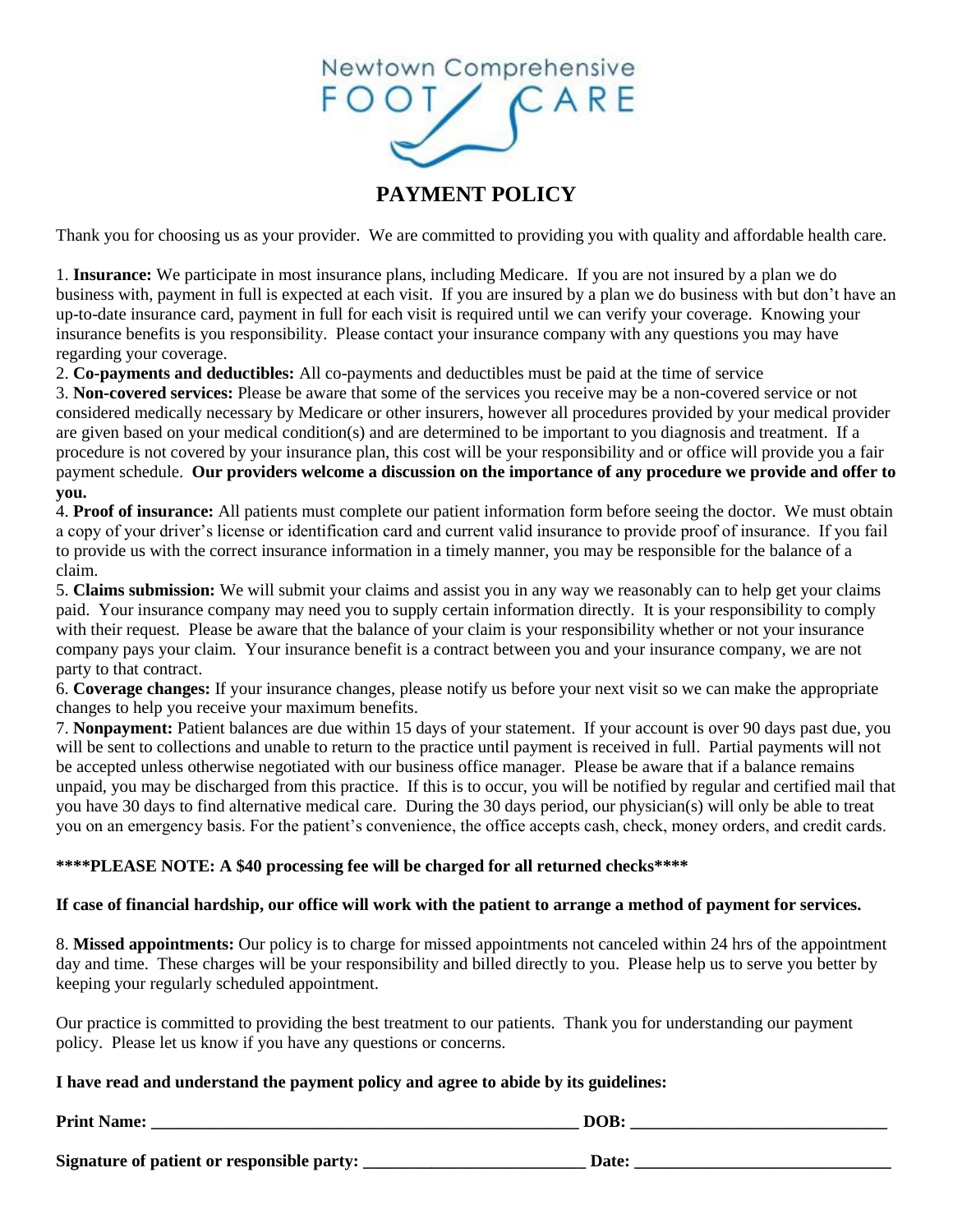

### **THIS NOTICE DESCRIBES HOW MEDICAL INFORMATION ABOUT YOU MAY BE USED AND DISCLOSED AND HOW YOU CAN GET ACCESS TO THIS INFORMATION. PLEASE REVIEW IT CAREFULLY.**

The Health Insurance Portability and Accountability Act of 1996 (HIPAA) is a federal program that requires that all medical and dental records and other individually identifiable health information used or disclosed by us in any form, whether electronically, on paper or orally, are kept properly confidential. This Act gives you, the patient, significant new rights to understand and control how your health information is used. HIPAA provides penalties for covered entities that misuse Protected Health Information (PHI).

This Notice of Privacy Practices describes how we may use and disclose your Protected Health Information (PHI) to carry out treatment, payment or health care operations (TPO) and for other purposes that are permitted or required by law. It also describes your rights to access and control your protected health information. "Protected health information" is information about you, including demographic information, that may identify you and that relates to your past, present or future physical or mental health or condition and related health care services.

#### **Uses and Disclosures of Protected Health Information**

Your Protected Health Information may be used and disclosed by your physician, our office staff and others outside of our office that are involved in your care and treatment for the purpose of providing health care services to you, to pay your health care bills, to support the operation of the practice, and any other use required by law.

**Treatment:** We will use and disclose your Protected Health Information to provide, coordinate, or manage your health care and any related services. This includes the coordination or management of your health care with a third party. For example, your protected health information may be provided to a physician to whom you have been referred to ensure that the health care professional has the necessary information to diagnose or treat you.

**Payment:** Your protected health information will be used, as needed, to obtain payment for health care services. For example, obtaining approval for a hospital stay may require that your relevant protected health information be disclosed to the health plan to obtain approval for the hospital admission.

**Healthcare Operations:** We may use or disclose, as-needed, your protected health information in order to support the business activities of your physician's practice. These activities include, but are not limited to, quality assessment activities, employee review activities, and conducting or arranging for other business activities. We may use or disclose, as needed, your protected health information to support the business activities of this practice. In addition, we may use a sign-in sheet at the registration desk where you will be asked to sign your name and indicate your physician. We may also call you by name in the waiting room when your physician is ready to see you. We may use or disclose your protected health information, as necessary, to contact you to remind you of your appointment. We may call your home and leave a message (either on an answering machine or with the person answering the phone) to remind you of an upcoming appointment, the need to schedule a new appointment or to call our office. We may also mail a postcard reminder to your home address. If you would prefer that we call or contact you at another telephone number or location, please let us know.

**We may use or disclose your protected health information in the following situations without your authorization. These situations include: as Required By Law, Public Health issues required by law, Communicable Diseases: Health Oversight: Abuse or Neglect: Food and Drug Administration requirements: Legal Proceedings: Law Enforcement: Coroners, Funeral Directors, and Organ Donation: Research: Criminal Activity: Military Activity and National Security: Workers' Compensation: Inmates: Required Uses and Disclosures: Under the law, we must make disclosures to you and when required by the Secretary of the Department of Health and Human Services to investigate or determine our compliance with the requirements of HIPAA.**

Other Permitted and Required Uses and Disclosures Will Be Made Only with Your Consent, Authorization or Opportunity to Object unless required by law.

**You may revoke this authorization**, at any time, in writing, except to the extent that your physician or the physician's practice has taken an action in reliance on the use or disclosure indicated in the authorization.